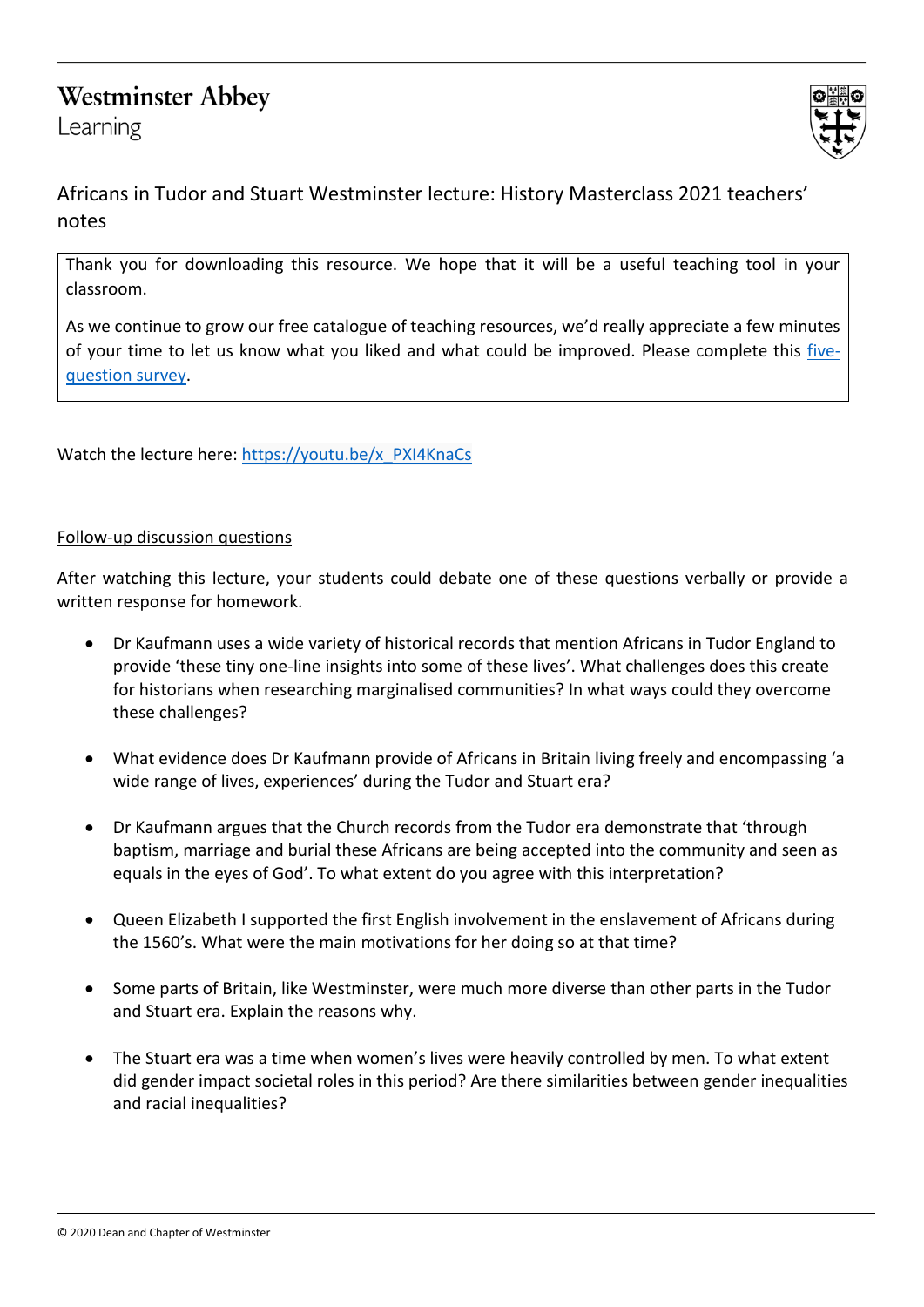#### **Transcript**

Hello I'm Dr Miranda Kaufmann and I'm delighted to have been invited by Westminster Abbey to host this History Masterclass on Africans in Tudor and Stuart Westminster.

I'm a historian and I'm the author of Black Tudors: The Untold Story a book based on my doctoral research into Africans in Britain living here between 1500 and 1640 so that's the whole of the Tudor period, and then up to the outbreak of the Civil War covering the reigns of James I and Charles I.

Although of course for the book I did focus in on the Tudor period and sneaked into the early Stuart period as well. In the book, I talk about 10 individual Black Tudors who we know more about because a lot of the records of Africans in this period are quite fragmentary. There's the title page, that's falling apart. Okay never mind that prop, get rid of the props.

So Africans were actually living in Britain in this period. All across the country, there are records of Africans at the Scottish court in Edinburgh, in northern England places like Hull all the way through to the south west down in Truro in Cornwall. They were scattered in sort of urban and rural areas, you find them in tiny villages like Bluntisham-cum-Earith in Cambridgeshire. But also in port cities such as Plymouth, Bristol and Southampton.

But then the largest numbers in London itself and there are records of over 360 Africans in Britain in that period. They were living a wide range of lives, experiences and doing all sorts of things. In the book I cover people working as musicians, trumpeters, silk weavers, sailors and we're going to look in more detail at two of those lives that have connections with Westminster today; John Blanke the trumpeter and Anne Cobbie who was a sex worker in Westminster in the 1620s.

But before we dive in, I'm just going to sort of hit it straight on. Why should we care? You know why should you sitting in your classroom want to hear about this at all? Why is it important?

Well firstly I think it's really important to have the full story of British history. Certainly when I was at school, I didn't learn about the Black Tudors and Black Stuarts. And so I want to change that and I want you studying now to know about this aspect of Tudor history and Stuart history because I think it opens up a much more global approach to that history when you start asking questions about who were these people, why were they here, how were they treated, what was that early encounter between white people and black people.

And this is 500 years earlier than most people assume that the first Black people arrived in Britain in the middle of the 20th century and that is just so wrong and actually the black presence goes back to at least the Roman period.

So it's really an important corrective to what was actually happening in this country. And I think understanding that past is vital to understanding what's going on in the present. We live in a difficult time with really vituperative arguments about immigration, about migrants, about racism in our society and I don't think we can tackle those issues unless we have a full understanding of our past.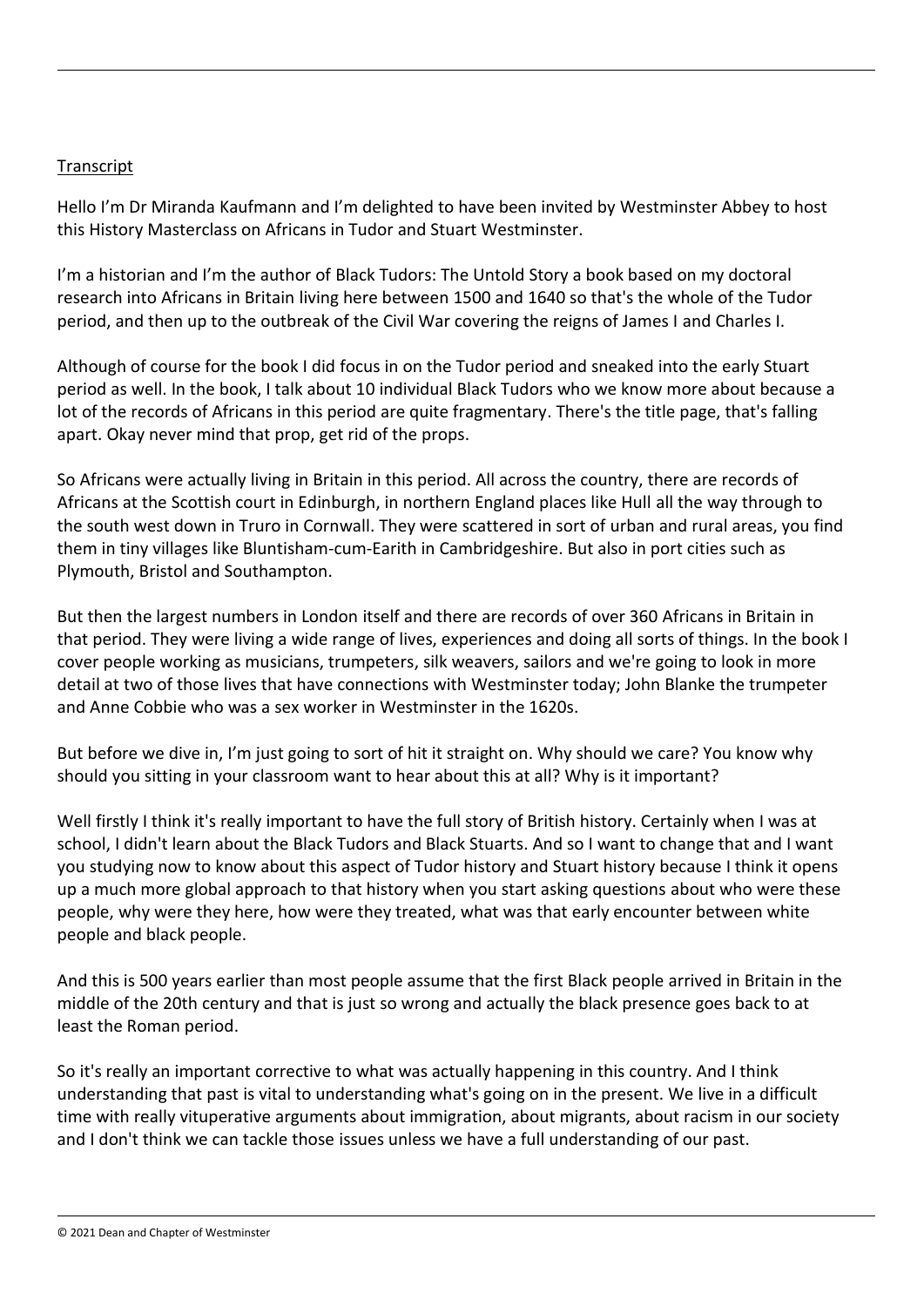And I think that the Tudor and early Stuart period is particularly important for that because this is the period where the English first start getting involved with enslavement and colonialism. We have John Hawkins conducting those early slaving voyages in the 1560s, and although there's a bit of a gap after that, it also then becomes the period where the English are establishing their first colonies. So Jamestown, Virginia named after King James I founded in 1607. St Kitts and Barbados in the 1620s, Jamaica in 1655. These early colonies are appearing in this period and that is obviously going to have a big impact on racial stereotyping and racial ideas in Britain and so I think in order to begin to understand how racism emerged in that period will help us understand how to tackle it today and I think that that's really important too.

So, without further ado, let's dive into my PowerPoint here and think about Africans in Westminster. So here we are: Tudor and Stuart Westminster. The centre of so much different activity. Let's look at it. This is the Agas map. This is a 1633 version of an earlier map but it really is wonderful. If you look at that website there, do click into it because you can do all sorts of fun things exploring it. This is Westminster. So this is the whole of London and you can see Westminster is to the west of the main city of London and it's actually a separate jurisdiction outside the London city walls. We can zoom in on it here. This is stretching all the way from down here we have Parliament House in the Palace of Westminster, all the way along the Strand to Temple Bar here, which was the gate to the city of London. And I've got some key sites to show you here.

So it's a seat of government as it is now and you can see the Parliament House is down here. That's Westminster Hall and the Palace of Westminster, so that's where the parliament met. But it's also a royal centre because the Palace of Westminster was actually a royal palace. Although Whitehall, which you can see just to the north there, became more of the dominant royal palace later in the period. We also have some aristocratic palaces and households along the Strand. One poet of the time wrote, "Thames ward all along the Strand, the noble houses of the nobles stand." Or something like that.

And we've got Somerset House which is still there in a different form, Arundel house, lots of other big fancy houses all along the river here. In purple you can see that it's also a religious centre. We're being hosted today by Westminster Abbey, there it is on the map.

We've got the Bishop of Lambeth's Palace across the river there and these are the little parish churches. This is St Martin-in-the-Fields over here, we've got St Clement Danes and there are a few other churches spotted around. And it's also a legal centre because in the Palace of Westminster was where a lot of the main law courts of the land met and it's also, these blue buildings areas over here, are the inns of court which is where lawyers learnt their trade and then networked later on.

And there were also all sorts of shops and exciting city things to do but you can see it is also you know surrounded by fields to the north and the west here. So you know St Martin-in-the-Fields is called St Martin-in-the-Fields because it really was in the fields.

But there was also a seamier side to Westminster apart from all these grand and important buildings and there's even some streets running off the Strand which were known as the Straits or the Bermudas because they're being infested with land pirates. And we get reports of shameful sins and incontinent life as you can see happening here.

© 2021 Dean and Chapter of Westminster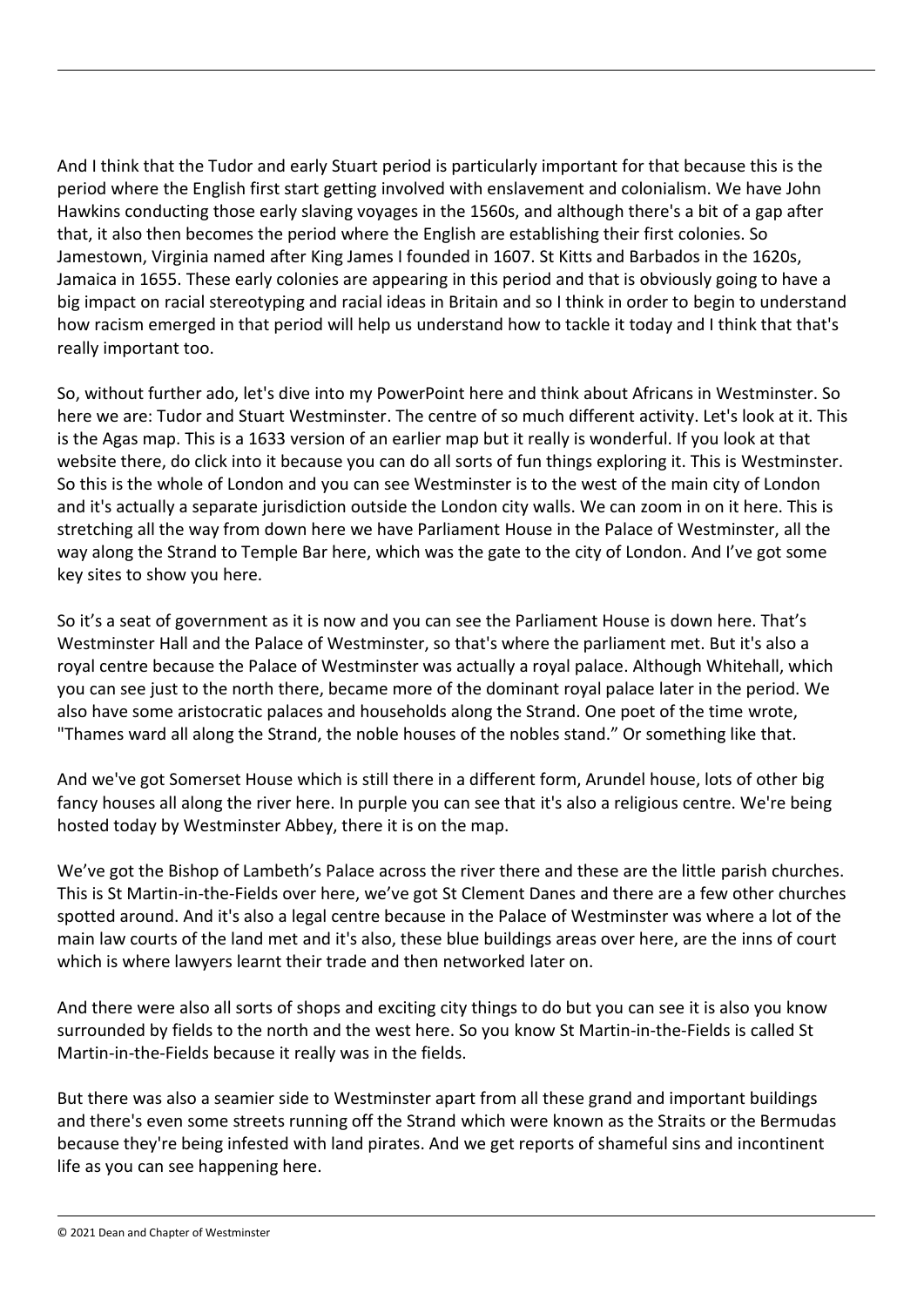So we're going to explore both sides of Westminster today. And we're going to start with learning more about this man John Blanke, who is the subject of the first chapter in my book and is perhaps the most famous Black Tudor probably because there's these wonderful images of him.

Well, who was John Blanke? John Blanke was one of the really exciting… (sorry it's not jumping around my slides here) When I was preparing this talk, I realized that John Blanke may well have been the first African to ever set foot in Westminster Abbey because he played at the funeral of Henry VII in April 1509. That's the Abbey, that's Henry VII.

This is his beautiful tomb and he also played at the coronation of Henry VIII a few weeks later and we know that because there are records of him being bought black clothing for the funeral and scarlet clothing for the coronation. And you can imagine there was an awful lot of pomp and ceremony around these occasions, which would have required a lot of trumpet playing.

Who was he? Well the first, what we think is that John Blanke probably came to England with Catherine of Aragon when she arrived in 1501 to marry Prince Arthur, who you can see here. Prince Arthur was Henry VIII's older brother and he actually died the following year and that gives us the first record we have of John Blanke in the records at all. This is a list of the trumpeters that played at Prince Arthur's funeral, which was at Worcester Cathedral which you can see here. And John Blanke's name you can just make it out here at the bottom of this list of trumpeters who again were being bought black clothing for the event.

*[Correction: Since this presentation was given, Dr Miranda Kaufmann has clarified that the document being discussed from 09:40 onwards was from the funeral of Henry VII in 1509, rather than Prince Arthur's funeral at Worcester Cathedral in 1502. This means that the earliest record for John Blanke remains at 1507 as outlined below.]* 

And the next we see of him in the records is this record from the Exchequer, which paid all the king's bills and so in December, if we zoom in here. In December 1507 he was paid his month wages for November and this shows he was paying eight pounds a day (sorry not eight pounds that would be a lot) he was being paid eight pence a day which came to 20 shillings for the month. And that meant he was being paid 12 pounds a year, which was three times the average servant's wages in the period and you know this is very significant when we look at questions as to the legal status of Africans in England at this time because obviously enslaved people are not paid wages and one of the big questions about Africans in England at this period was their legal status and whether they were enslaved as Africans were in other parts of Europe and in the New World.

So we have this and not only was he being paid wages, but when Henry VIII came to the throne, John Blanke actually petitioned Henry for a pay rise and was successful. Partly because Henry VIII was a big fan of music and partly perhaps because of this very cleverly worded petition. He's writing this petition partly because one of his fellow trumpeters Dominic Justinian, an Italian trumpeter, had just died and so he said "Well, why don't you just give me the money you were giving Dominic as well?" and then he will have double the salary and he does get his salary doubled from eight pence a day to 16 pence a day. So that I think really demonstrates quite a confident individual, confident in his own skills.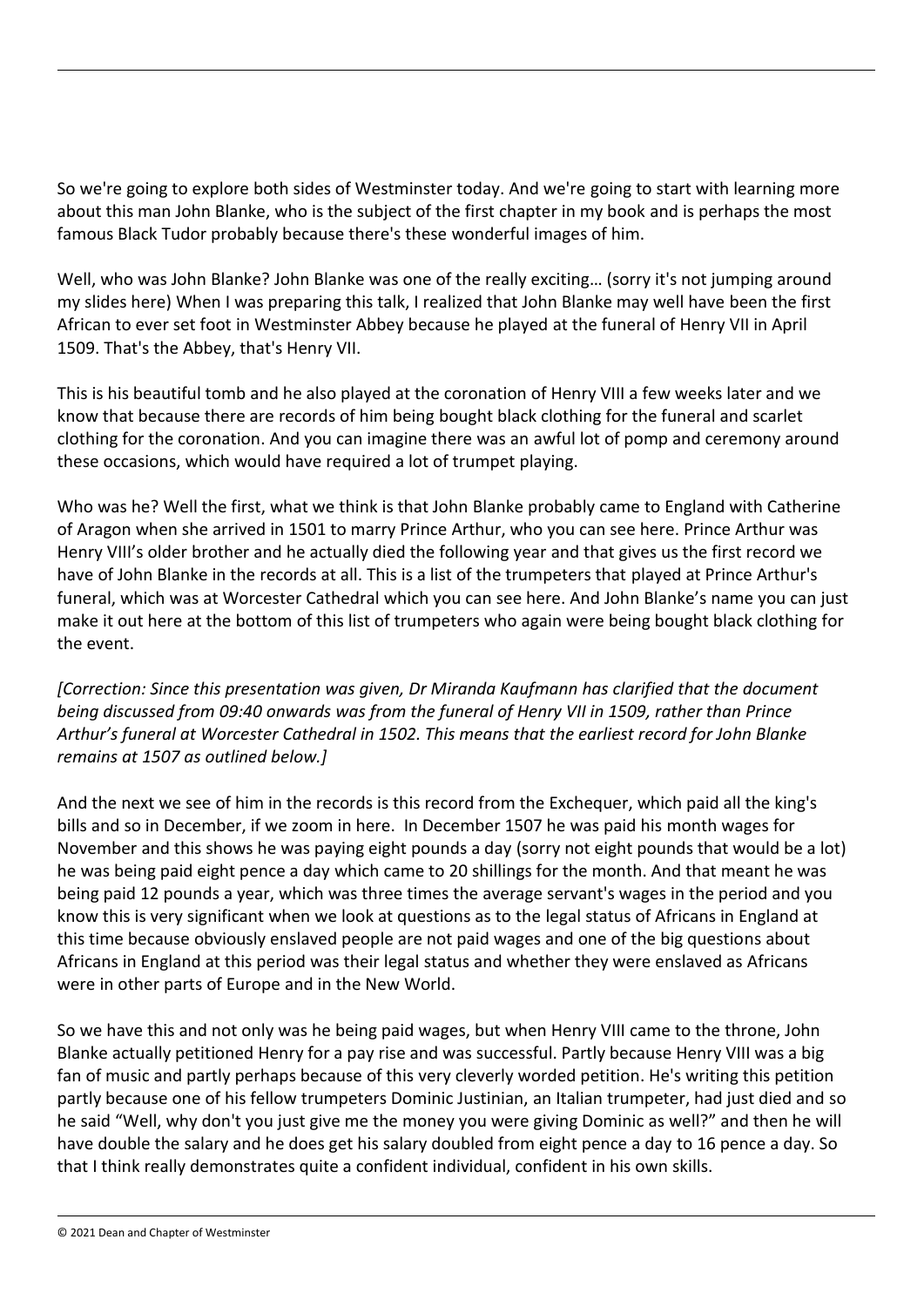The next we see of John Blanke is that he played the trumpet at the Westminster Tournament of 1511, which was held in the tilting yard just outside Westminster Hall. So roughly where Parliament Square is today. And it was a really big occasion and it was, you can see here this is Henry VIII apparently jousting. It's a bit of poetic license because they show him breaking his lance on the helm of the helmet of the other jouster but in fact that never happened. So they've just put this in there to flatter the king and you can see Catherine of Aragon watching with her ladies and the gentlemen of the court in this stand. And you've noticed that she is actually in bed. The reason she's in bed is that she had actually just given birth six weeks earlier to a son called Henry and that was why they were celebrating, in this huge two-day jousting tournament.

Here's a young Henry VIII, we don't always see him like this do we? This is young Henry VIII with Catherine of Aragon, painted as the Madonna and child. So they were having this massive party to celebrate the birth of a prince, although unfortunately he didn't survive much longer after the tournament. This is a fantastic painting that I love that as you can see has been inspired by this rather more stiff depiction. Stephen Whatley painted this and I think it captures more of the excitement of the day and so I'm just showing you that.

Now the reason we have these wonderful visual images is that Henry VIII commissioned this: the Westminster Tournament roll which is a 60-foot long vellum document showing this huge procession of everyone attending the tournament, that jousting scene in the centre and then a further procession of everyone leaving the tournament to go to a banquet. And that's kept in the College of Arms in London today and this is where we find these fantastic pictures of John Blanke. Here he is at the beginning of the day's procession with the other trumpeters, we can zoom in on him there, and that's at the beginning of the procession. And there's a second image of him as well here towards the end of, well actually straight after the jousting scene when the trumpeters are sounding the trumpets to show it's the end of the day's jousting and it's time to go to the banquet. And here he is zoomed in.

Here are the two images next to each other so you can you can see them and these really are very special because they're the only known portrait of an African in Tudor England. And at this point I'm just going to come out of the PowerPoint and read to you a very short bit from the book. Hello I thought you might like to see my face. I'm reading a very short bit from my book where I kind of imagined John Blanke's experience at the tournament.

'He gripped the horse tightly with his thighs, steadying her against the shock of the trumpet's blast. It had taken a while to master the art of playing the trumpet on horseback but now he was doing just that as one of the king's trumpeters at the Westminster Tournament. King Henry had decreed two days of jousting to celebrate the birth of a son to his wife Catherine of Aragon. He had also commissioned the heraldic artists of the College of Arms to record the proceedings on vellum. As Blanke watched the king charge towards his opponent, he considered that the artists might need to use a bit of licence when they recorded the scene for posterity. Best to show the king in some feat of great chivalric prowess, such as breaking a lance on the helm. It didn't really matter whether it had actually happened. He wondered how he would appear in the vellum roll on horseback amongst the other trumpeters of course, dressed in the royal livery of yellow halved with grey. The artists would enjoy painting the brightly coloured tasselled banners with their quartered fleur-de-lis and lions hanging from their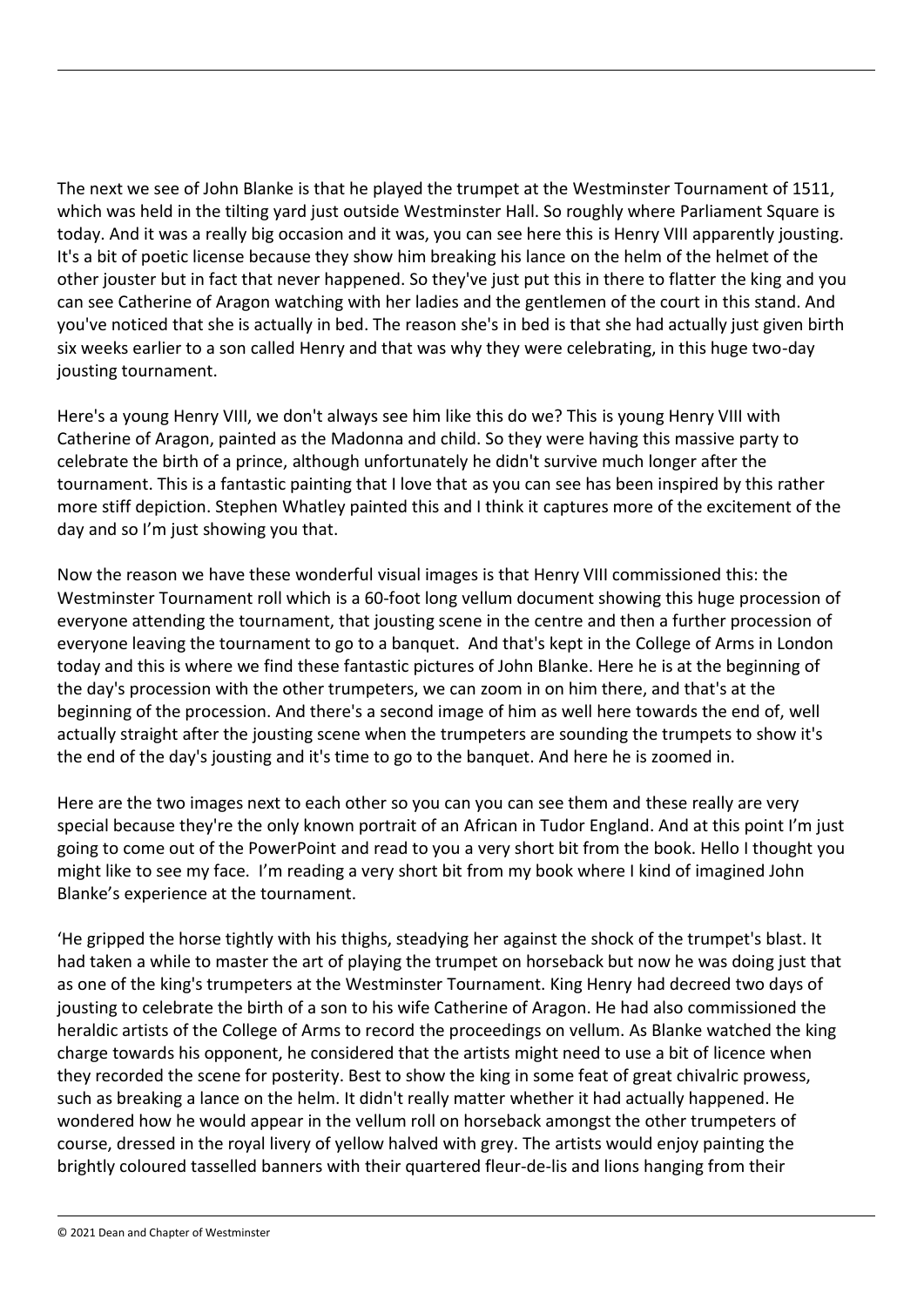trumpets. The instruments themselves would be flecked with gold but would they remember his turban which set him apart from his bare-headed companions? And how would they depict his dark skin? It was not a pigment they would be accustomed to using. Indeed, it might be the first time anyone had painted a Black Tudor.'

So let's get back to this beautiful PowerPoint and there he is again and unfortunately we don't know much about what happened to John Blanke after this. The last piece of evidence we have for him is this intriguing document, which actually as you can see is actually practically illegible now but luckily, we have this transcription made by a Victorian historian. And it shows that John Blanke got married in January 1512 in Greenwich and Henry VIII gave him a wedding present of a fantastic outfit of violet cloth to wear on his wedding day. Which again sort of shows the esteem he was held in by the king.

But that's the last we hear of him and in 1514 there's a full list of all the trumpeters who were working at the court at that point and his name doesn't appear there. And so we're left wondering what might have happened to him. Well, musicians had quite a lot of travel around Europe at this time and there were African musicians at several European courts, so it's possible that he just moved on and went to work for another king, queen or nobleman.

Like this African who we see here playing with trumpet in the Field of the Cloth of Gold. So you can see from the flag on his trumpet that he was working for Francis I, the king of France. Some people have said this might be John Blanke but I like to think that it was probably a different individual because we know that there were several African musicians in circulation at this time. But that would be good.

Another opportunity might have been provided by his marriage so several courtiers are known to have married widows from the City of London and then taken on the trade of the widow's former husband, so that's another possibility. Unfortunately, he may well have died because there was actually a big fire in the Palace of Westminster in 1512 where all the living quarters of the royal palaces were destroyed, so he could potentially have died in that fire.

Or he could have gone to battle and died in battle. Trumpeters were very useful on the battlefield and there were two wars going on, mini wars really, in 1513. You had the Battle of Flodden against the Scots and the Battle of the Spurs against the French, so those are two other possibilities but like so many of these lives, we don't have the level of detail that we'd like about their lives. But there are all these fascinating snippets.

So John Blanke wasn't the only African at the royal courts in this period. Here, we have evidence again with a purchase of clothing actually of an African boy working at the court of Elizabeth I in the middle of the 1570s. And as you can see here she bought him a very fancy outfit of white taffeta, lined with gold and silver and all the matching tights and shoes and all the rest of it.

But unfortunately we don't currently know any more about him and we have even less information in some ways about this man. You can see here this is Anne of Denmark, wife of James I, and you can see she's depicted with an African man, a groom holding her horse there, and he's very finely dressed with bows on his shoes and his lace collar. This is 1617 but you know we don't have any more information about him at the moment. I hope someone finds some.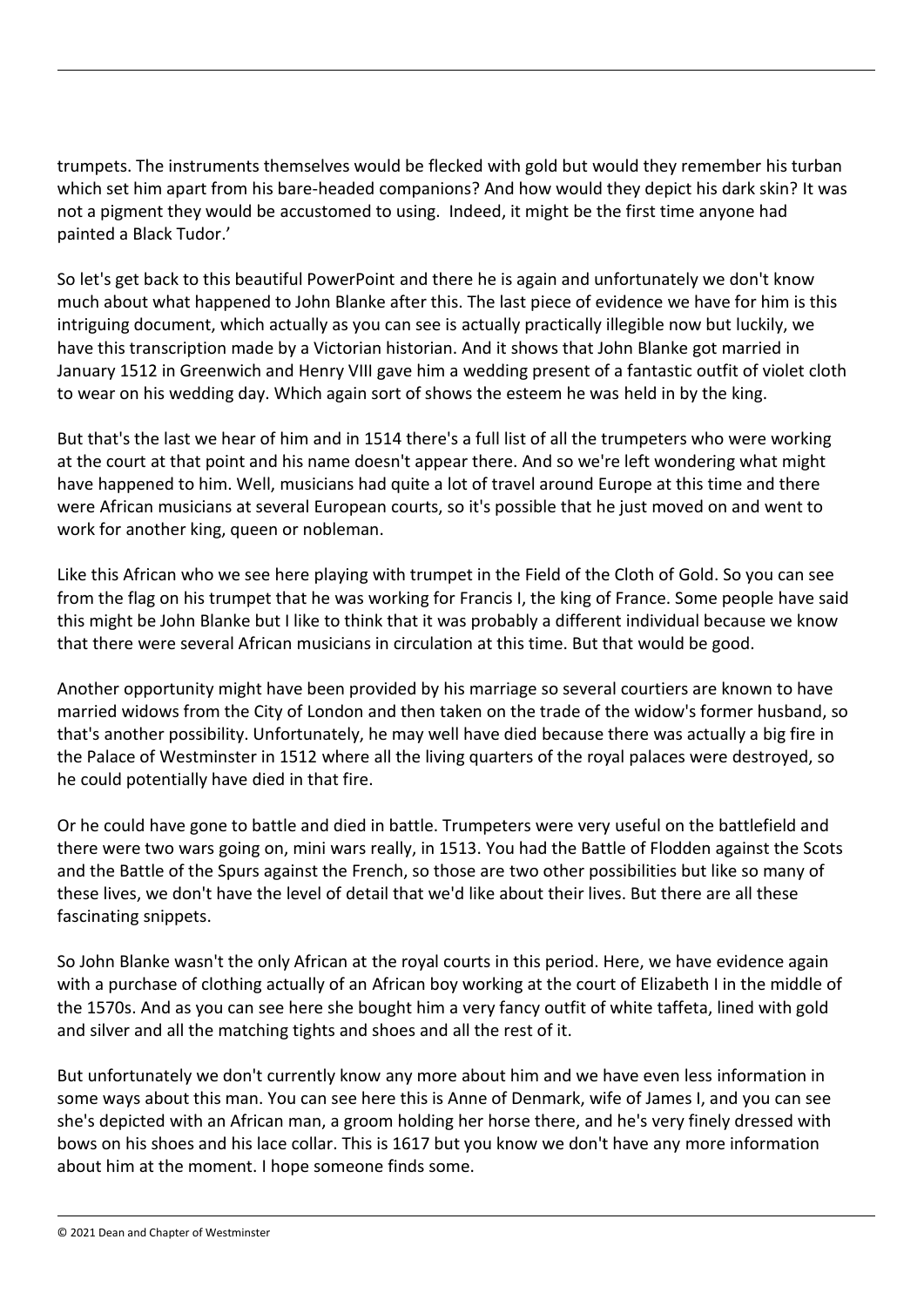And we also have James I's son Charles I and his wife Henrietta Maria, also shown here with an African groom. So we have that black presence at the royal court. And we also have evidence of Africans in the households of members of the aristocracy and gentry at this period, so they would also have been frequenting the court in Westminster.

And here we have a baptism and a burial record of a man called Ffortunatus and we can see from the burial record that he worked for Sir Robert Cecil and he's buried in Westminster in 1602. But we've been able to tie that up to the baptism record because Cheshunt in Hertfordshire, that parish, is very close to this house which was the Cecil's country home, one of their country homes at Theobalds also in Hertfordshire. We've got William Cecil and his son Robert who were the main men of the Cecil family in this period who are really prominent.

As you may know, William Cecil was Elizabeth I's sort of leading, guider, councillor and his son Robert Cecil rather took on that role and continued his career into the reign of James I. And so we have Ffortunatus working for both of these men and so being kind of at the centre of things, at the centre of Tudor and Stuart political life. And you know so we know that he as a teenager was baptised from this house and then by the time he died he would have been working for the Cecil's in Salisbury House here, which you can see as one of those noble palaces along the Thames.

Another example was of a young girl called Maria who was baptised at St Martin-in-the-Fields in 1621 and the baptism record records that she had been born in Morocco but had been brought to London from Spain by Endymion Porter, who you see here, who was another courtier at the courts of James I and Charles I. And again this is something of a mystery because we don't know anything more about her but it shows this way of Africans coming to London, being brought here in the same way that Catherine of Aragon brought John Blanke and Endymion Porter brought Maria from Spain.

And there's another example where a young African woman was brought to Westminster by an aristocrat, in this case the Countess of Arundel, and we know that just from this short extract from a letter written at the time. And John Chamberlain actually seems more interested in the fact that she has also brought back a gondola from Venice. So they would have brought her to Arundel House here, which is another of those fancy palaces along the Thames. And the Arundels had actually been living in Venice for the last few years in the early 1620s amassing this huge art collection that you can see them showing off in their joint portraits here, and there were certainly plenty of Africans in Venice as you can see shown in this painting.

George Gage was a friend of the Arundels, they were part of the same circle, and Van Dyck was one of the artists that they were patronising. But not all Africans in the royal circles and aristocratic circles in this period were in domestic service. This is a fantastic portrait of al-Annuri who was the Moroccan ambassador to the court of Elizabeth I in 1600. And we know that he and his fellow ambassadors would have sat outside Westminster Hall again at the tilting yard on a special stand that was built especially for them to watch jousting on the 17th November 1600. Which was the Accession Day tilt and this was a jousting tournament that was put on every year by Elizabeth I to celebrate the anniversary of her coming to the throne.

© 2021 Dean and Chapter of Westminster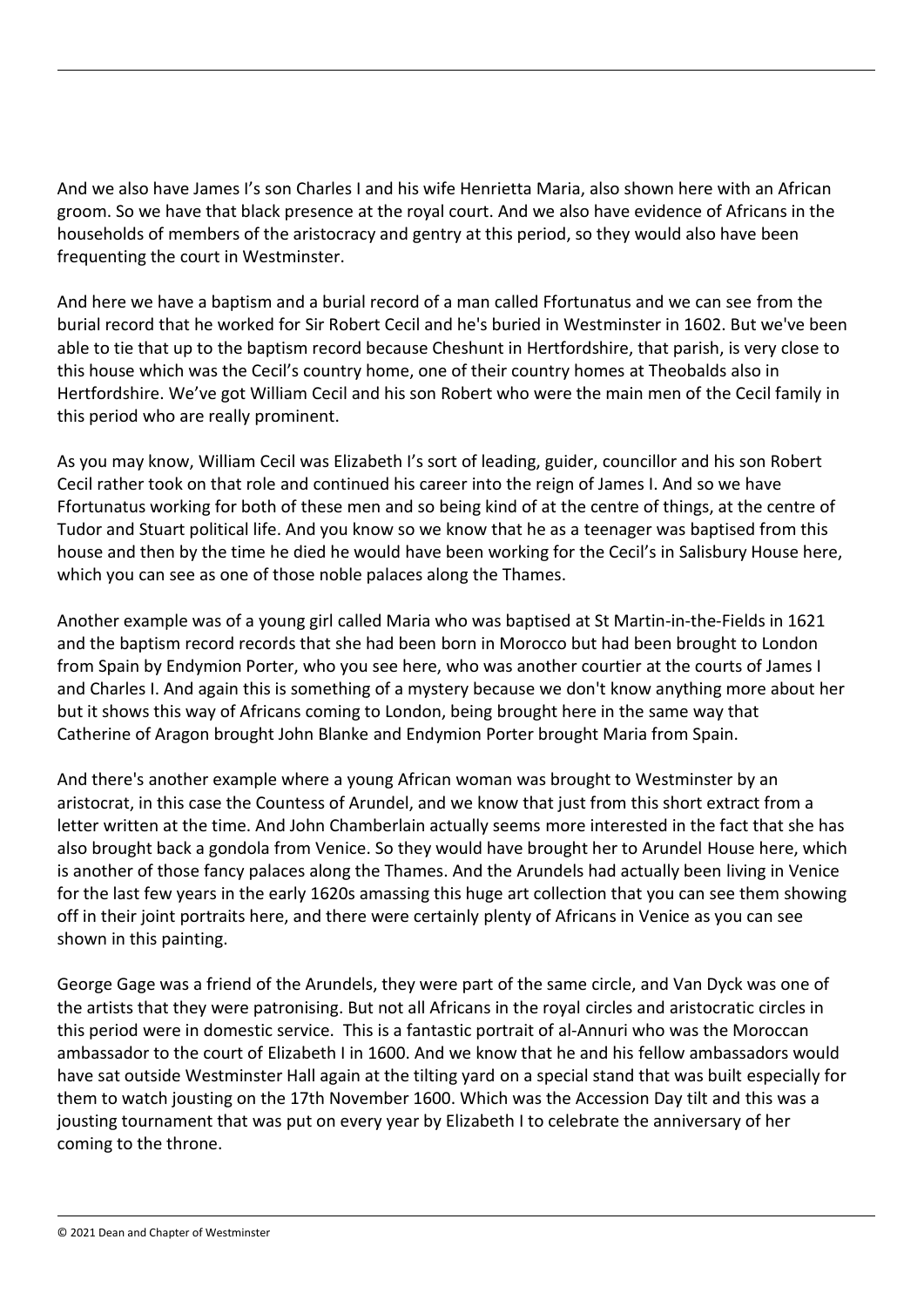And so we have that 89 years after John Blanke's Westminster Tournament, there is still an African presence in a joust in Westminster. And that you know the Moroccan ambassadors were at court to try and create an alliance against Spain who was their mutual enemy and they had actually earlier tried that in 1589, some years earlier, but it didn't work out and because the English and the Moroccans just had different objectives in their war on Spain and so it didn't work out. But it was you know a fascinating episode in our history nonetheless.

Now of course not all the Africans in Westminster were attached to the royal or an aristocratic courts. Beyond the court, the parish registers of Westminster show a further 16 individuals living in the area in this period. This is the earliest reference in a parish register, if you look about halfway down, you can see that Margureta, this is in Latin septa fuit, it means she was buried and she's described as a moor and so she was buried in September 1571 at St Martin-in-the-Fields.

I have another example here for you of a baptism record of Nicholas who had unknown parents and was baptised at the age of three or thereabouts. So they don't know, well he's clearly not connected with his parents anymore and it's possible that he had been abandoned somewhere like another little girl called Elizabeth who's recorded in another baptism record as having been abandoned in Somerset Yard. So probably over here one of the sort of stable yards outside Somerset House which was this one, one of the palaces along the Thames that I showed you earlier. Although by the 1620s it was in royal hands and Henrietta Maria, Queen Henrietta Maria was having it remodelled and so there's this record of this young girl called Elizabeth who's been abandoned there and it was fairly normal for mothers who didn't know what to do to abandon children somewhere where they knew they would be found and cared for and they would be supported by the parish.

And so we just have these tiny one-line insights into some of these lives. Some of these references in the parish registers show that the Africans were working as servants but others do not and it's possible that some of them were able to make an independent living because we have evidence of other Africans in London doing so, such as a silk weaver called Reasonable Blackman who lived in Southwark. Or a needle maker, whose name we don't know, who was working in Cheapside in the reign of Queen Mary. And there's even in Westminster a record of what seems to be an independent Black family when Anthony and Phyllis Faggiami have a son named Michael, baptised in 1620 again at St Martin-in-the-Fields.

And I think we can't underestimate the significance of these baptisms, burials and marriages such as that of John Blanke because they show a level of acceptance into the parish community and you think about Tudor and early Stuart society of such a highly religious society, that's really significant that through baptism, marriage and burial these Africans are being accepted into the community and seen as equals in the eyes of God.

And we bring that into sharp relief by looking at this newspaper account from almost 200 years later where you can see that by the 18th century people with Africans in their households were actually explicitly trying not to allow them to be baptised because they feared that it would make them be seen as free people, whereas this woman who is dragging, violently dragging, this girl out of church to stop her being baptised. She's enslaved her and she wants to retain her property. So I think that that brings into sharp relief the distinction between the later period and the Tudor and Stuart period where for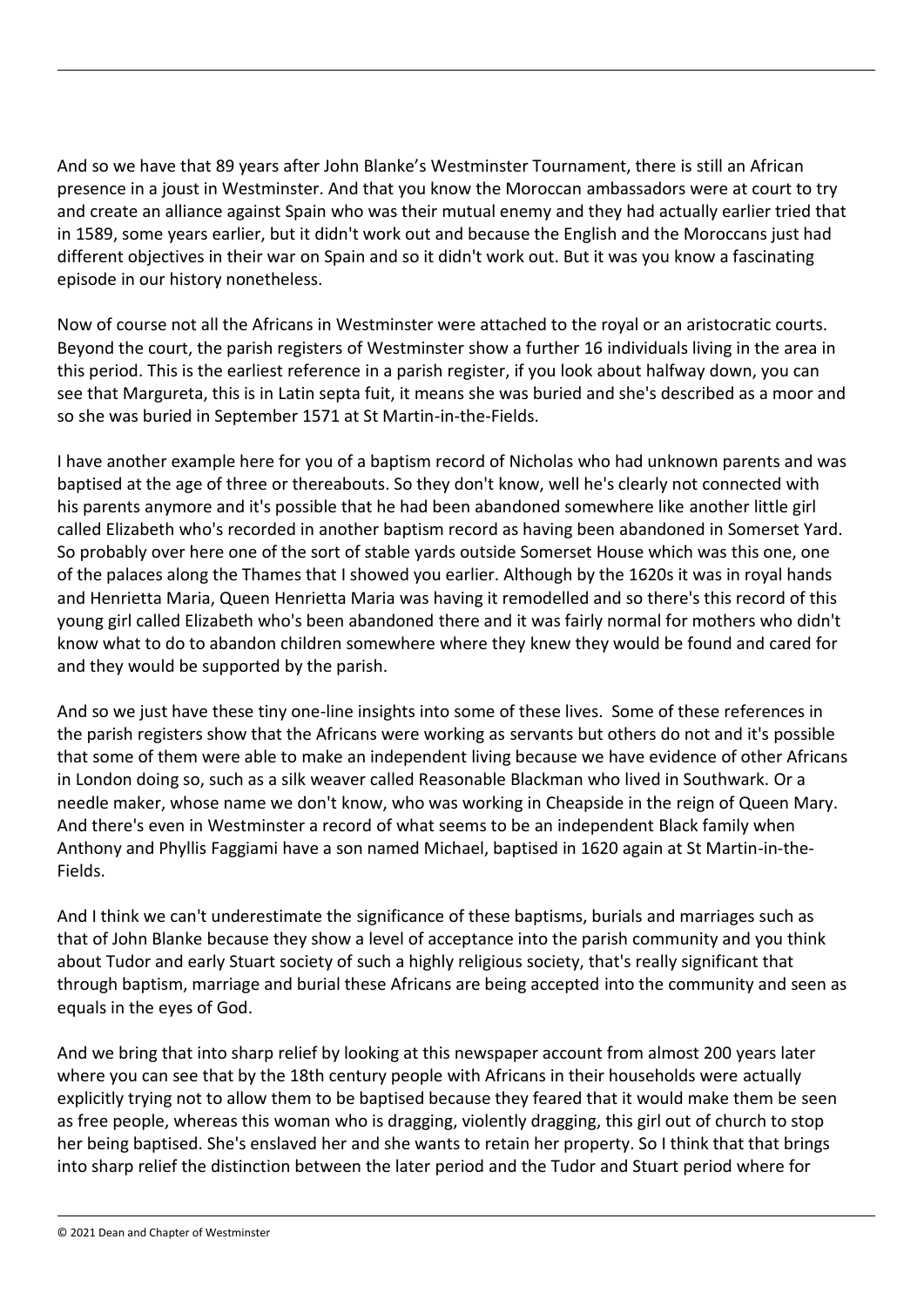example we find a man called Paul Baining leaving five pounds in his will for an African servant to be educated in the Christian religion.

So I think it's important to look at that contrast and so looking at freedom and thinking about the fact that Westminster was a legal centre as well where a lot of these debates would be happening. The Somerset case which was held in the 18th century was also discussed in Westminster Hall and in the Somerset case where it was decided that an African man called James Somerset could not be taken out of England by his former master. They actually cite a Tudor court case called the Cartwright case of 1569, where it was decreed that 'the air of England is too pure an air for slaves to breathe in'. So William Harrison, a writer who writes about England at the time, explains that in the Tudor period, the view was that anybody who set foot on English soil immediately became free, as you can see in this quote here. And this does play out in practice so we have Diogo, an African man, reporting to the Portuguese Inquisition that this is exactly what happened to him as you can read here.

And another case that would have been heard in Westminster in the Court of Requests also underlines this point. So Hector Nunes, who was a doctor, merchant and spy, had to admit in this petition that he had no remedy under the Common Law to force an Ethiopian man to serve him during his life. And if you want to know more about this particular case, I've written about it in detail on this website. I'll share this link again towards the end of the talk.

And another example here is the deposition of Edward Swarthye who I also write about at much greater length in my book, but here I'm just adding this here to point out that he was an African man whose testimony was taken by a court, by the Court of Star Chamber, in a court case and you had to be free to be allowed to testify in court, so this is evidence of African freedom in Tudor England.

But now I'm just going to move on to talk about one other individual from my book, who appears in the book, and who is also living in Westminster in this period. Her name was Anne Cobbie and this is a kind of modern illustrator's idea of what she might have looked like and she was described as a tawnie Moore and that's quite interesting as a phrase. Obviously it's describing somebody, it's not a phrase used very often, if you contrast tawnie Moore with Blackamoor you can see that it referred to somebody of slightly lighter skin tone. Shakespeare uses the phrase to talk about the Prince of Morocco in The Merchant of Venice and also about Cleopatra. So Anne Cobbie could have come to Westminster from North Africa.

But given we're into the Stuart period here in the 1620s and her English surname of Cobbie, it's also possible that she'd actually been born in England, perhaps to an English father, a Mr Cobbie, and that might explain her lighter skin tone but we will never know. And she lived in the parish, well we don't know exactly where she lived. She worked in the parish of St Clement's Danes, this is St Clement's church here so we're talking about this furthest east part of Westminster.

And this is that sort of seamy side of Westminster that I mentioned earlier because we know that Anne Cobbie worked in a brothel belonging to a Mr John and Mrs Jane Banks. John Banks was a tailor and his wife was probably just running this brothel as a side business. And there were we know at least 10 women who worked from the house, although only two of them Ann Edwards and Mary Hall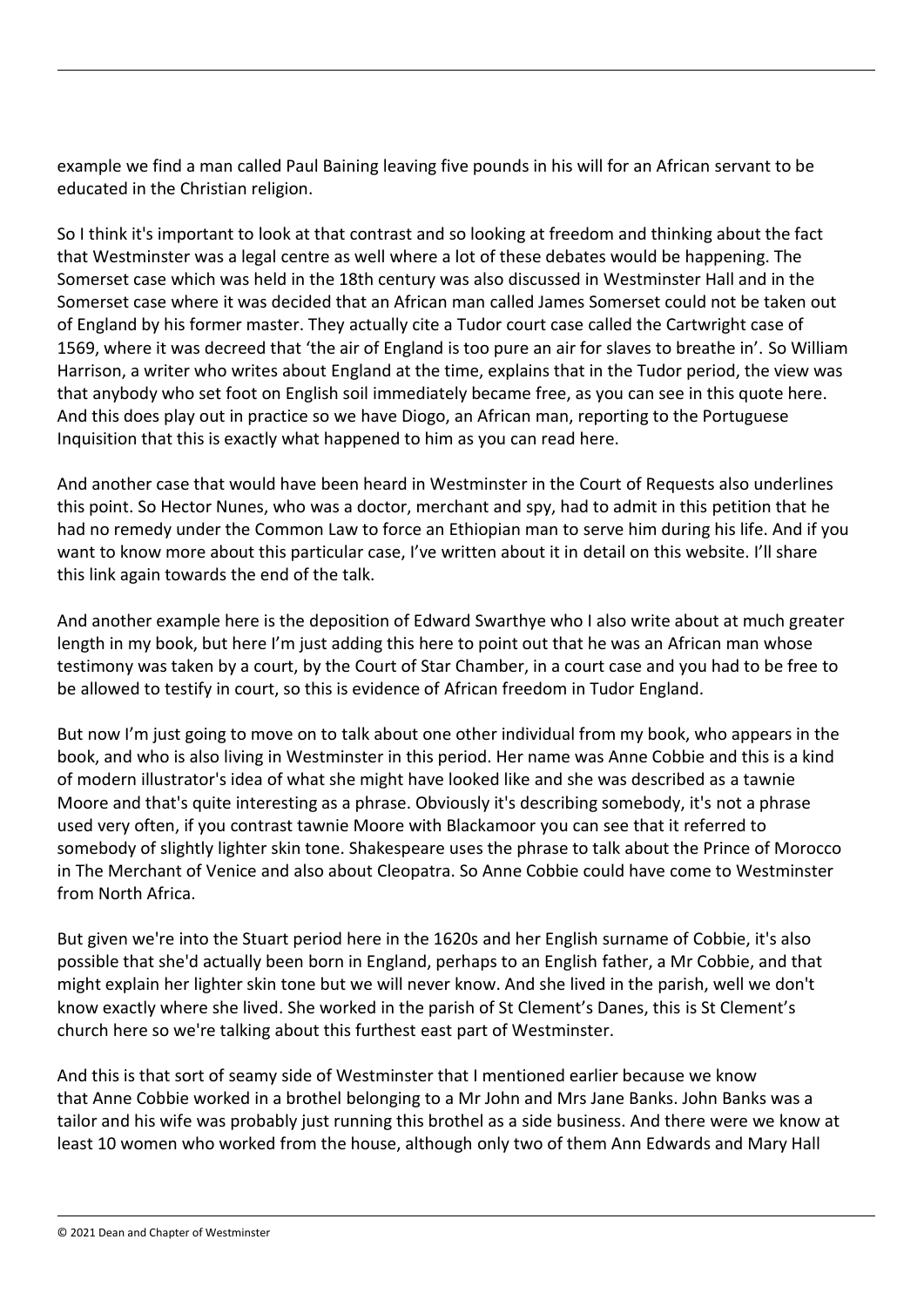actually lived in there permanently. Anne Cobbie rented a room there but she could have been like several other sex workers in the time, operating from different houses.

At this point I'm just going to come out of this PowerPoint and just read you briefly what I wrote about Anne Cobbie in the book, just again the opening section of the chapter on her.

'So Anne slathered the unguent over her arms, her shoulders, her breasts, her belly, her legs and her back. It was her daily ritual. Her soft skin was what the punters remembered, what they were willing to pay above the odds for. They would give a gold coin for the chance to touch her, not that she got to keep it all. Mrs Banks took her share but it was from her house that Anne did her most profitable business. Westminster offered richer pickings than Clerkenwell or Southwark, crowded with courtiers, politicians, merchants, men in town to pursue a case at the law courts, as well as the apprentices and servants who found the money from God knows where. She had bedded them all. There, she was ready. What did the French character in that old play call the Black maid? A black swan, silkier than signets plush.'

So let's just go back in. Right back to the brothel so as I touched on in that little extract, Westminster was really where a woman like Anne Cobbie could command high prices for her services. But we have more detail than that, she herself as it says here she herself and some of her customers had reported that they would rather give her a piece, which was a gold coin worth 20 shillings, than to pay five shillings for another woman because she had this wonderfully soft skin. And so people were willing to pay five times the going rate really for Anne Cobbie's services.

And as I said in the extract, there was a wide range of potential clientele for her in Westminster and they were also clients who could afford those gold pieces. But if we look at more of the records about prostitution in this period, the first thing we should note is that actually - Anne Cobbie is possibly the only clear example of an African prostitute working in London or Westminster in this period. So it was actually fairly rare. Whereas sometimes it became more common later on and sometimes people read that back but actually we have plenty of you know African women in this period in this country working as servants but also sometimes independent. There's a woman in my book who lived alone with a cow in a village in Gloucestershire; that's another story.

So I just wanted to point out that actually the London Bridewell records, which were where a lot of prostitution-related crimes were punished, actually show that there are actually more African men recorded there as visiting English prostitutes than there were African prostitutes mentioned. And this is one case from the Bridewell which says that you know this Anthonye a Blackmore was found in bed together with Jane Thompson, the door locked to them, so the door was locked so that was definite evidence that something had been going on and so she was punished.

And the reason that we know about Anne Cobbie at all is she turns up in a court case that would have been held in Westminster Hall. And I'll show you, look at the inside of here I don't know if you've ever visited the Houses of Parliament but this is a much older medieval hall that the modern, which aren't very modern, but the current Houses of Parliament are built around this massive hall. And I suppose it's most famously the site of Charles I's trial in 1649 but it was the site of all sorts of legal hearings over the centuries.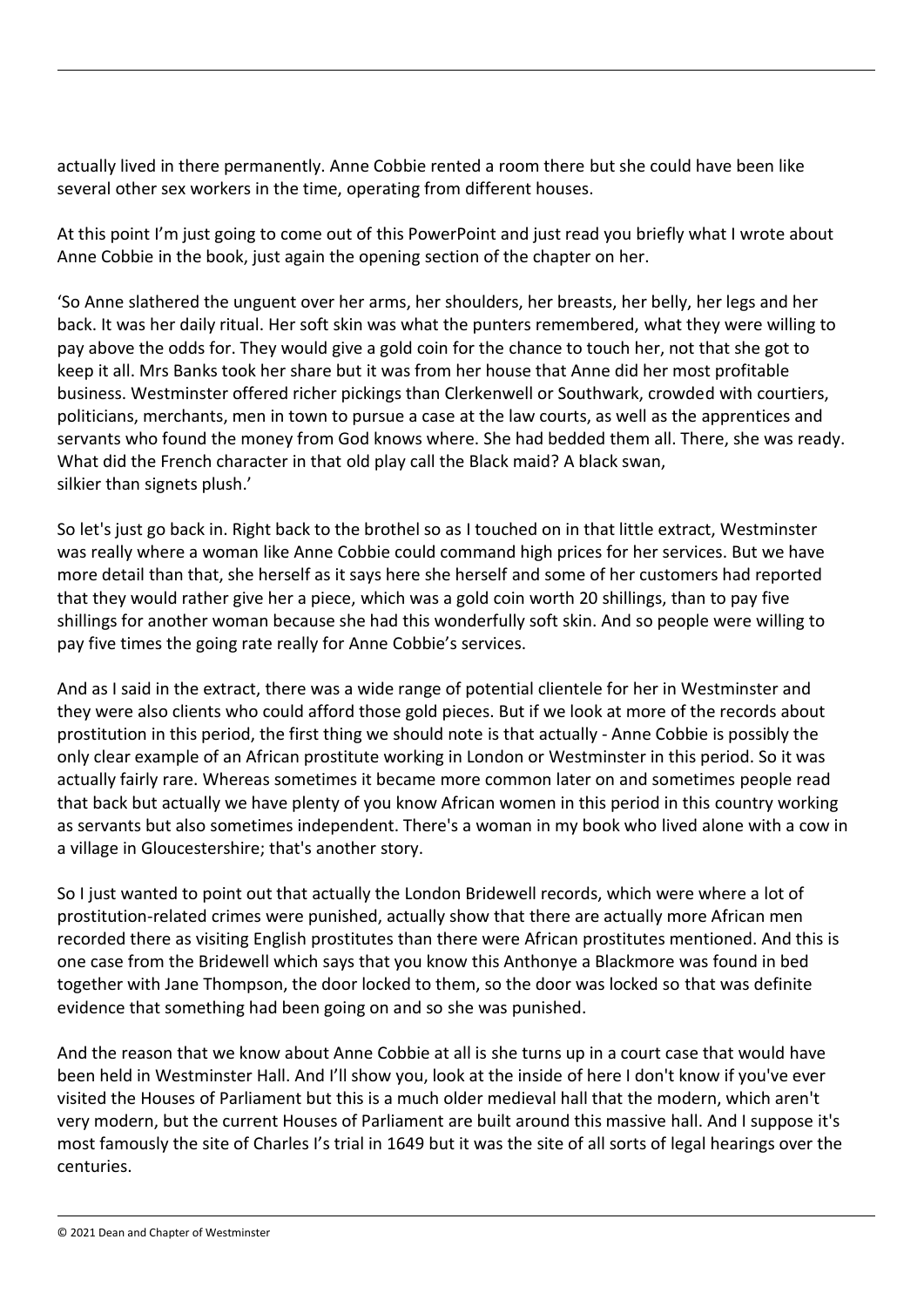As I mentioned, prostitution had been illegal. Henry VIII had actually abolished the last legal brothels in 1546. And in 1625, a clergyman called Clement Edwards came up to London from Leicestershire and he was looking for his wife and he found that his wife Anne was actually living in the Banks's brothel in Westminster and he was appalled. And he decided to expose the Bankses and he took them to court at the Westminster Sessions. This was his indictment so he complained about the delinquent and terrible behaviour that was going on, the evil behaviour, that was going on in this house where Anne Cobbie worked. And he was particularly upset that he thought his wife was also participating in all of this and he found an ally in his case in Mary Hall who also testified to the court in 1626. And that's where we get the information we have about Anne Cobbie. And Mary Hall is clearly not happy with the Bankses as well she talks about how Mrs Banks sold her maidenhead or her virginity twice for quite a high price but didn't actually give Mary very much of the money at all. And this is where we learn about ten different women who are working from the house, where they all live, it's given plenty of details to contend the Bankses. And Mr and Mrs Banks are committed to the Gatehouse prison in Westminster as part of this case and they're there for most of the summer of 1626 but they seem to have left by October and we don't get any further trace of them.

And we also don't have any evidence of what happened to Anne Cobbie next. She doesn't seem to have been punished or prosecuted for her being a sex worker in this period either so she disappears from the Westminster Sessions records. There is one more tantalising record with her name that I found in her parish of St Clements Danes and in that same summer when this court case was going on and there is a Anne Cobbie who marries a Richard Sherwood at this time but there's no clear proof to link the two because there are other Anne Cobbies that appear in early modern records in this time. And as you can see there's no more information about this Anne's ethnicity here in the marriage record so we can't 100 percent tie them together. But there are several cases where prostitutes could leave the industry and get married so you know this would be the optimistic ending point of Anne Cobbie's story.

So there's a little plug for my book, these are two of the people we're talking about as some of those chapters and you can see those wide range of other stories.

But I was just going to stop sharing here for a second and just try and sort of sum up where we've got to here. I hope you found those stories interesting and I hope they've thrown some light on some of the bigger questions. We've seen primarily in this talk how Africans came to England in the households of royals or aristocrats but they did also come here in other ways through merchants trading directly to Africa as well as English privateers capturing Spanish and Portuguese ships on the high seas. But again that's another story.

I think we've also seen that they were performing a really wide range of roles in society and that they were accepted by the Church of England as equals in the eyes of God. And I think I've tried to touch on their legal status that the evidence shows that these Africans were actually living freely in Tudor England.

And I hope that's given you more of a perspective on some of the big debates today about immigration and racism, and you can see that we have a very long history of migrants coming to this country, and in some cases being welcomed and found creating lives for themselves. And I hope that that's something